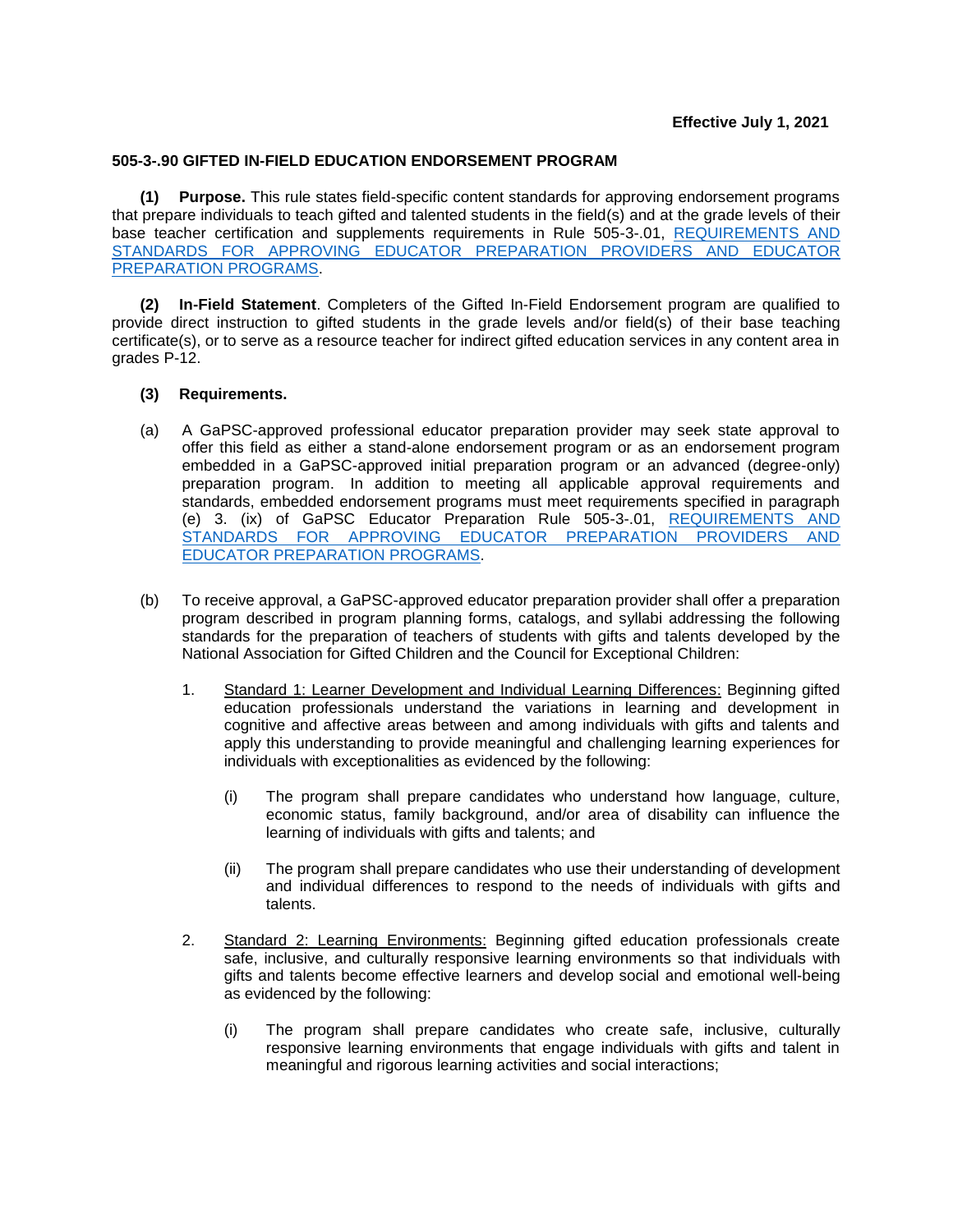- (ii) The program shall prepare candidates who use communication and motivational and instructional strategies to facilitate understanding of subject matter and to teach individuals with gifts and talents how to adapt to different environments and develop ethical leadership skills;
- (iii) The program shall prepare candidates who adjust their communication to an individual's language proficiency and cultural and linguistic differences; and
- (iv) The program shall prepare candidates who demonstrate understanding of the multiple environments that are part of a continuum of services for individuals with gifts and talents, including the advantages and disadvantages of various settings and teach students to adapt to these environments.
- 3. Standard 3: Curricular Content Knowledge: Beginning gifted education professionals use knowledge of general (core content) and specialized (interventions that are designed to address the unique needs of individuals with gifts and talents) to advance learning for individuals with gifts and talents as evidenced by:
	- (i) The program shall prepare candidates who understand the role of central concepts, structures of the discipline, and tools of inquiry of the content areas they teach, and use their understanding to organize knowledge, integrate cross-disciplinary skills, and develop meaningful learning progressions within and across grade levels;
	- (ii) The program shall prepare candidates who design appropriate learning and performance modifications for individuals with gifts and talents that enhance creativity, acceleration, depth and complexity in academic subject matter and specialized domains;
	- (iii) The program shall prepare candidates who use assessments to select, adapt, and create materials to differentiate instructional strategies and general and specialized curricula to challenge individuals with gifts and talents; and
	- (iv) The program shall prepare candidates who understand that individuals with gifts and talents demonstrate a wide range of advanced knowledge and performance levels and modify the general or specialized curriculum appropriately.
- 4. Standard 4: Assessment: Beginning gifted education professionals use multiple methods of assessment and data sources in making educational decisions about identification of individuals with gifts and talents and student learning as evidenced by the following:
	- (i) The program shall prepare candidates who understand that some groups of individuals with gifts and talents have been underrepresented in gifted education programs and select and use technically sound formal and informal assessments that minimize bias in identifying students for gifted education programs and services;
	- (ii) The program shall prepare candidates who use knowledge of measurement principles and practices to differentiate assessments and interpret results to guide educational decisions for individuals with gifts and talents;
	- (iii) The program shall prepare candidates who collaborate with colleagues and families in using multiple types of assessment information to make identification and learning progress decisions and to minimize bias in assessment and decisionmaking;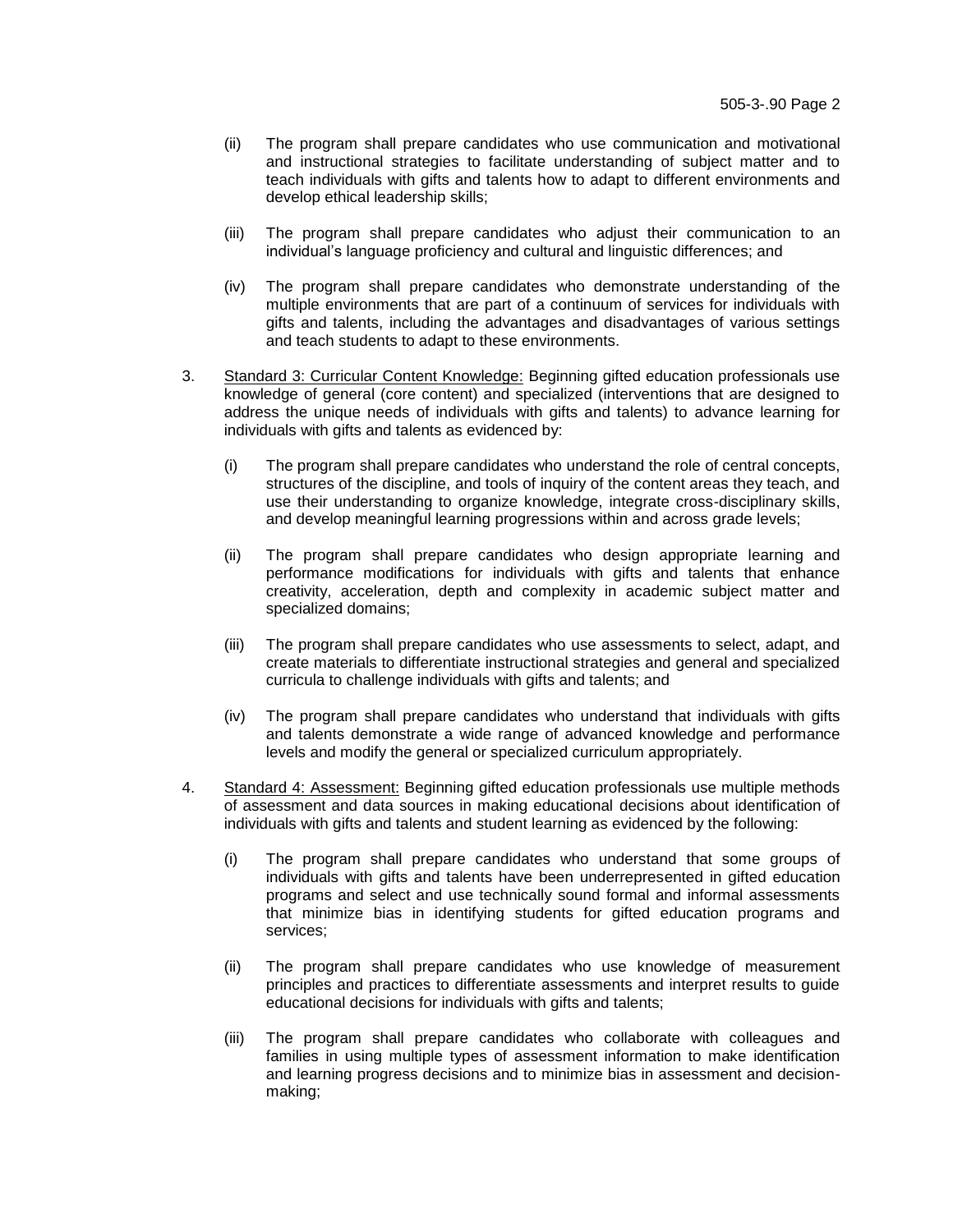- (iv) The program shall prepare candidates who use assessment results to develop long- and short-range goals and objectives that take into consideration an individual's abilities and needs, the learning environment, and other factors related to diversity; and
- (v) The program shall prepare candidates who engage individuals with gifts and talents in assessing the quality of their own learning and performance and in setting future goals and objectives.
- 5. Standard 5: Instructional Planning and Strategies: Beginning gifted education professionals select, adapt, and use a repertoire of evidence-based instructional strategies to advance the learning of individuals with gifts and talents as evidenced by the following:
	- (i) The program shall prepare candidates who know principles of evidence-based, differentiated, and accelerated practices and possess a repertoire of instructional strategies to enhance the critical and creative thinking, problem-solving, and performance skills of individuals with gifts and talents;
	- (ii) The program shall prepare candidates who apply appropriate technologies to support instructional assessment, planning, and delivery for individuals with gifts and talents;
	- (iii) The program shall prepare candidates who collaborate with families, professional colleagues, and other educators to select, adapt, and use evidence-based strategies that promote challenging learning opportunities in general and specialized curricula;
	- (iv) The program shall prepare candidates who emphasize the development, practice, and transfer of advanced knowledge and skills across environments throughout the lifespan leading to creative, productive careers in a multicultural society for individuals with gifts and talents; and
	- (v) The program shall prepare candidates who use instructional strategies that enhance the affective development of individuals with gifts and talents.
- 6. Standard 6: Professional Learning and Ethical Practice: Beginning gifted education professionals use foundational knowledge of the field and professional ethical principles and programming standards to inform gifted education practice, to engage in lifelong learning, and to advance the profession as evidenced by the following:
	- (i) The program shall prepare candidates who use professional ethical principles and specialized program standards to guide their practice;
	- (ii) The program shall prepare candidates who understand how foundational knowledge, perspectives, and historical and current issues influence professional practice and the education and treatment of individuals with gifts and talents both in school and society;
	- (iii) The program shall prepare candidates who model respect for diversity, understanding that it is an integral part of society's institutions and impacts learning of individuals with gifts and talents in the delivery of gifted education services;